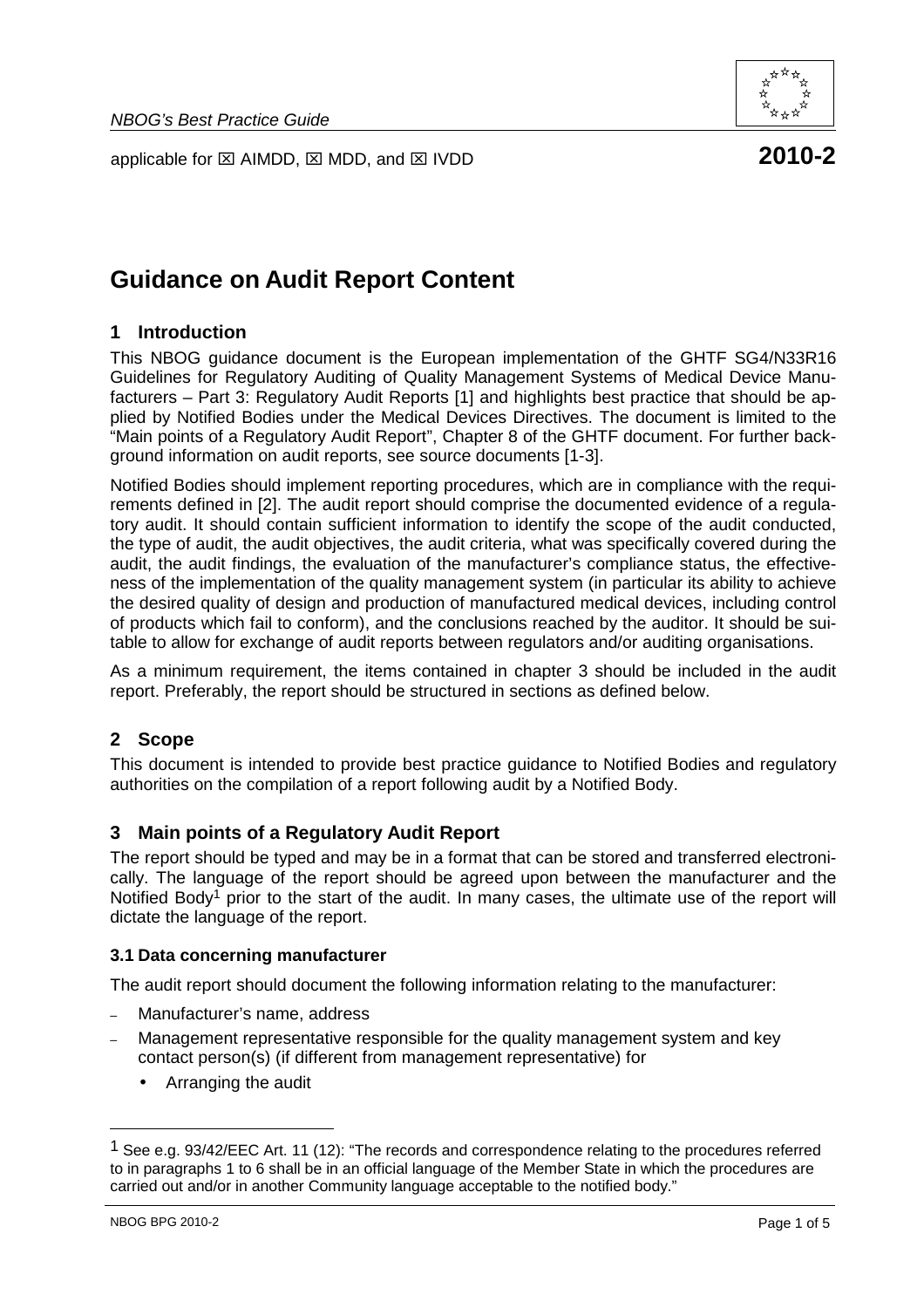- Receiving the final audit report
- Receiving regulatory correspondence
- Description of the manufacturer and, if different, the auditee
- Size: approximate number of employees (total) and covered by the audit scope

Structure: corporation details, organisation chart

Operations: kind of operations (e.g. design and development, production, … of [listing of device categories], device name(s) and, where possible, estimated number or percent of device(s) exported, listed by country), hours of operations, shifts, and any seasonal variations

Facilities: If a facility other than the main site of the manufacturer exists and/or is being audited, then the relationship of that site to the main site should be given. In case that the main site has additional facilities which contribute to the overall certification scope, the responsibilities and activities of these facilities including their audit status needs to be addressed and justification provided if these facilities are not subject to an audit

Critical suppliers<sup>2</sup>: name, location and activity of critical suppliers, if applicable, including justification if critical suppliers are not subjected to audit

Management system: exclusions and non-application of requirements in the quality management system

Changes: if any since last audit(s)

Others: Language(s) of operation

- Status of any relevant certification
- Information from previous audits including date, type of audit, name of auditing organization, name of auditor(s), audit criteria, subsystems covered and result, if applicable
- Additional information regarding compliance history of the manufacturer, if relevant

### **3.2 Data concerning audit**

- Type of audit (e.g. initial, surveillance, special audit)
- Audit scope, objectives, and criteria against which the audit was conducted (EC directive(s) and standard(s)) including clear indications if sections of the audit report only apply to specific parts of audit scope, objectives, and criteria
- Product scope/product families and classifications covered by the audit (using an applicable nomenclature system, e.g. Global Medical Device Nomenclature (GMDN), where feasible
- On-site audit dates and time
- Total audit time (auditor days)
- Identification of the Notified Body and audit team members (including technical experts) and their roles and responsibilities
- Language(s) of the audit
- Identification of interpreter(s), if applicable
- Observer(s) and their organization, if applicable
- List of documentation reviewed prior to the audit (e.g. previous audit reports and technical assessments), including document identification and revision status, document review results

l

<sup>2</sup> See NBOG BPG 2010-1 Guidance for Notified Bodies auditing suppliers to medical device manufacturers [6] for further explanation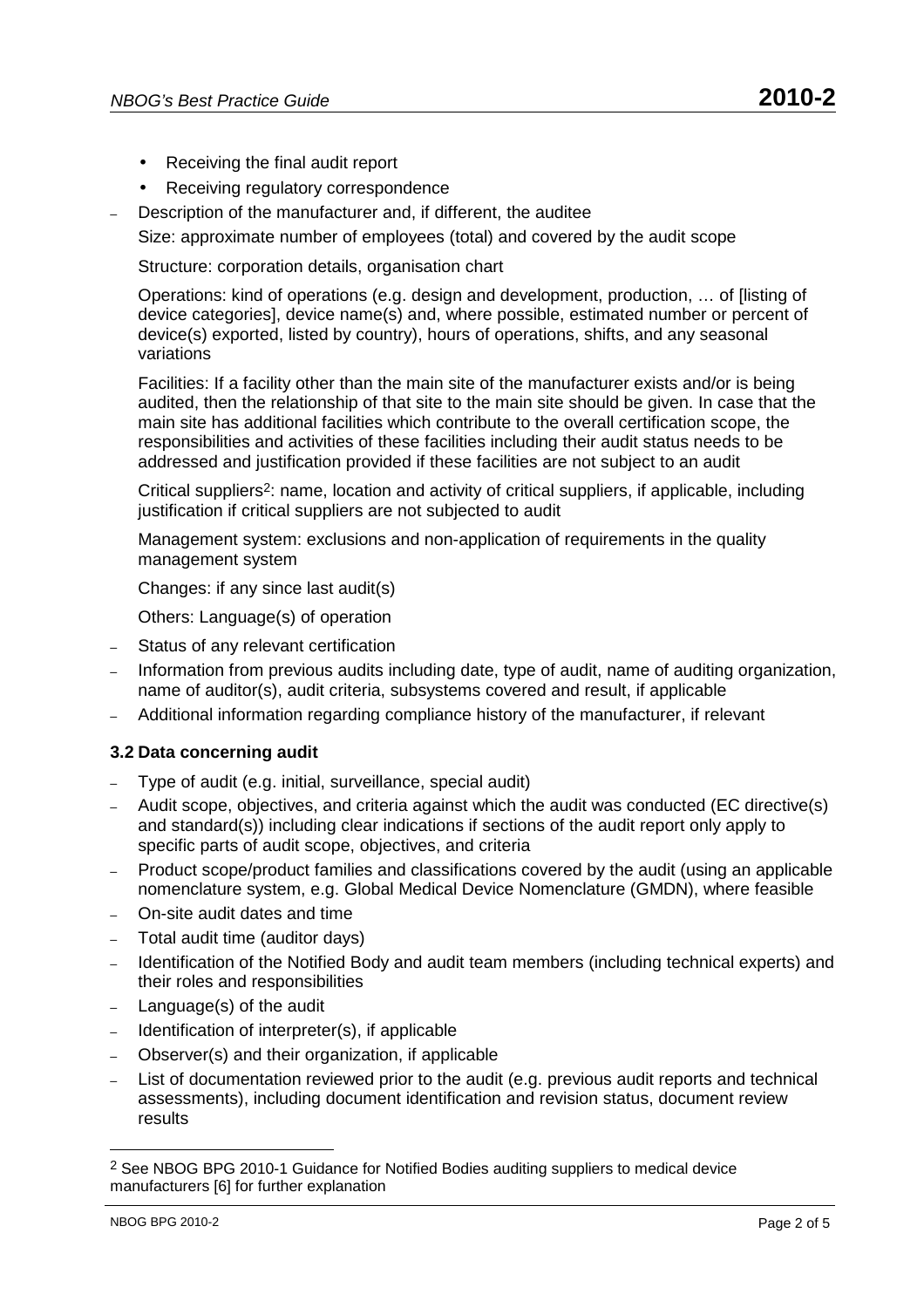# **3.3 Audit trail**

This section should cover a description of activities covered during the audit. It should contain a summary of the key elements for each of the subsystems<sup>3</sup> audited:

- Management (including the methods of monitoring the efficient operation of the quality system)
- Design and Development (describe the project(s) reviewed)
- Product Documentation (including justification for sampling of Technical Documentations; for the results of the review of Technical Documentation(s) separate reports may be used; see [5] for further guidance)
- Production and Process Controls (describe product and process/es reviewed)
- Corrective and Preventive Actions (report data sources available for review, and which ones were reviewed)
- Purchasing Controls
- Documentation and Records
- Customer Related Processes

The subsystem summary(ies) should include:

- Areas (e.g. organizational or functional units) of the site visited (e.g. incoming inspection, manufacturing areas, quality control laboratories) and, where relevant, persons interviewed
- Activities and processes evaluated, including, if a variety of activities and processes needs to be covered in the audit, the reason for their selection
- Documents reviewed, including document number, revision etc., if not recorded elsewhere, e.g. in checklist
- Specific references to records reviewed, e.g. complaints files, batch records
- Specific references to products reviewed, e.g. work in progress, components
- Statement concerning compliance with the regulation(s) and, when applicable, harmonized standard(s) being audited, e.g.
	- conforming
	- comments for improvement, if applicable
	- nonconformity (including major nonconformities)

If a comment for improvement is recorded in the audit report, which suggests noncompliance but does not lead to a nonconformity, it should be clear why a nonconformity was not raised.

If a checklist without any further information is used to demonstrate coverage in a particular area then this should be described in the written narrative report.

The audit report should further contain:

- Description of field safety corrective actions and recalls or product removals or replacements (not deemed safety related by the manufacturer) since the last audit, if applicable
- Description of major changes to products or significant changes to processes, organisational structure, ownership, key personnel and quality management system since the last audit

l

<sup>3</sup> These are the subsystems in GHTF/SG4/N30, Guidelines for Regulatory Auditing of Quality Management Systems of Medical Device Manufacturers – Part 2: Regulatory Auditing Strategy [4]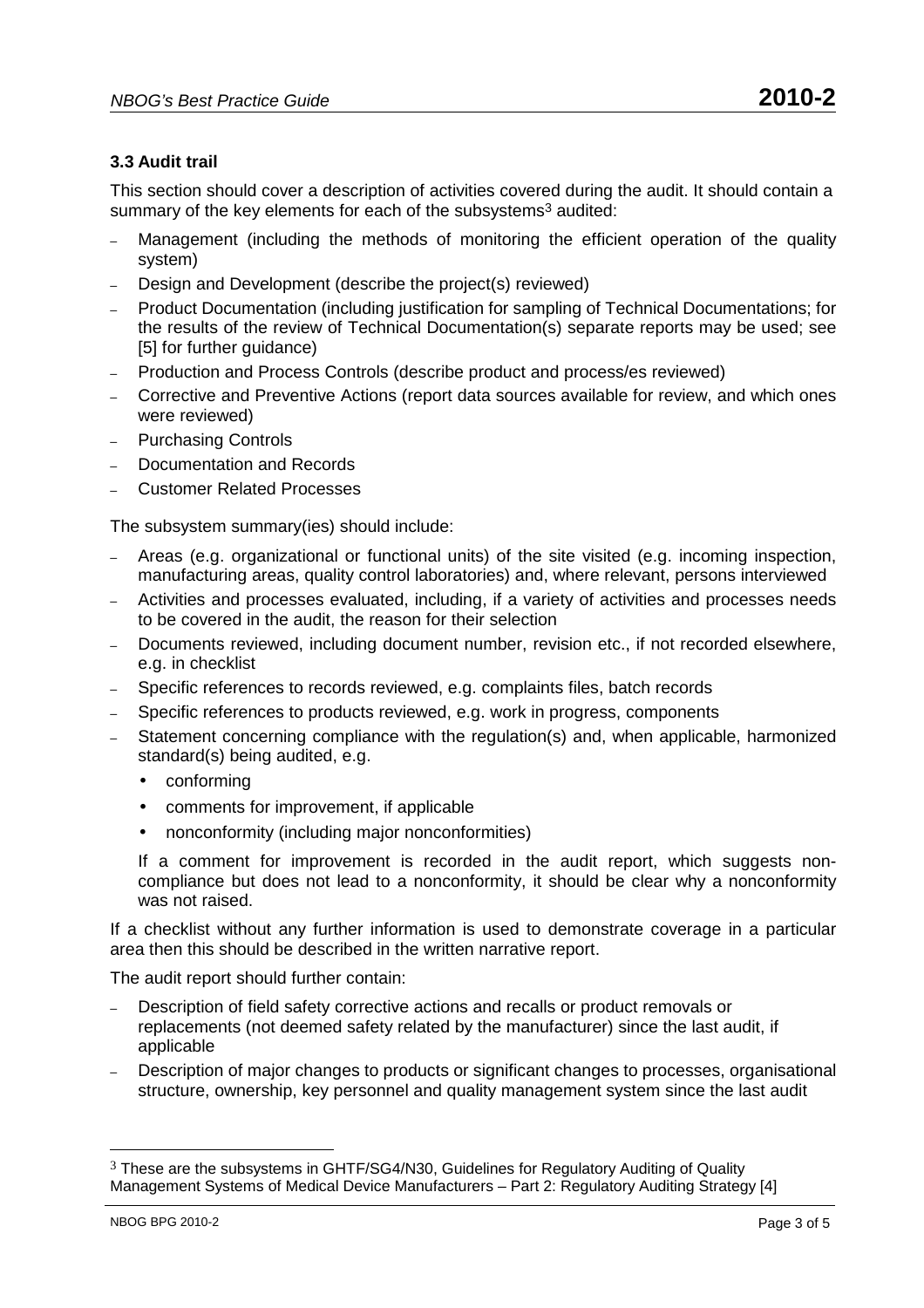- Description of any follow-up on specific complaints or adverse event reports performed by the manufacturer
- Identification of any requested information that was refused and any obstacles encountered that could compromise the reliability of the audit findings and conclusions
- Identification of nonconformities, including:
	- i) details of each nonconformity
	- ii) the audit criterion or the specific regulatory requirement to which it applies
	- iii) the relative significance with respect to regulatory requirements
	- iv) the date for submission of any corrective action plans
	- v) details or evidence where the nonconformity was found
	- vi) details of any corrective action(s) taken during the audit
	- Note: When a nonconformity is found, a record of this should be completed even if the manufacturer corrects the nonconformity during the audit.
- Verification of effective implementation of corrective action(s) from previous audit
- Description of any items or comments for improvement not given in list of nonconformities, if applicable
- The proposed time frame for responding to the nonconformities, if applicable
- Follow-up items for the next audits
- Details of information provided during the closing meeting, including manufacturer's responses
- Unresolved diverging opinions between audit team and manufacturer
- Any areas not audited although within the audit scope

# **3.4 Conclusion**

- Summary and conclusions regarding the conformity of the manufacturer's quality management system with each set of audit criteria
- Summary and conclusions regarding the effectiveness of the quality management system in meeting quality objectives
- Auditor's recommendation to the Notified Body (as applicable):
	- a) Follow up action(s) including proposed time schedule(s)
	- b) For the initial or continued certification
- Confirmation that audit objectives have been met or an explanation as to why not

### **3.5 Signature and dating of report**

- Date of the audit report
- Audit team members' names, titles and organisations (signature of at least the lead auditor)

# **3.6 Attachments (used to support the content of the report)**

- Audit plan(s)
- Attendance sheet for opening and closing meetings (if applicable)
- Evidence available to support the nonconformities (if applicable)
- Checklists used by the auditors (if applicable)
- Nonconformity reports if issued separately